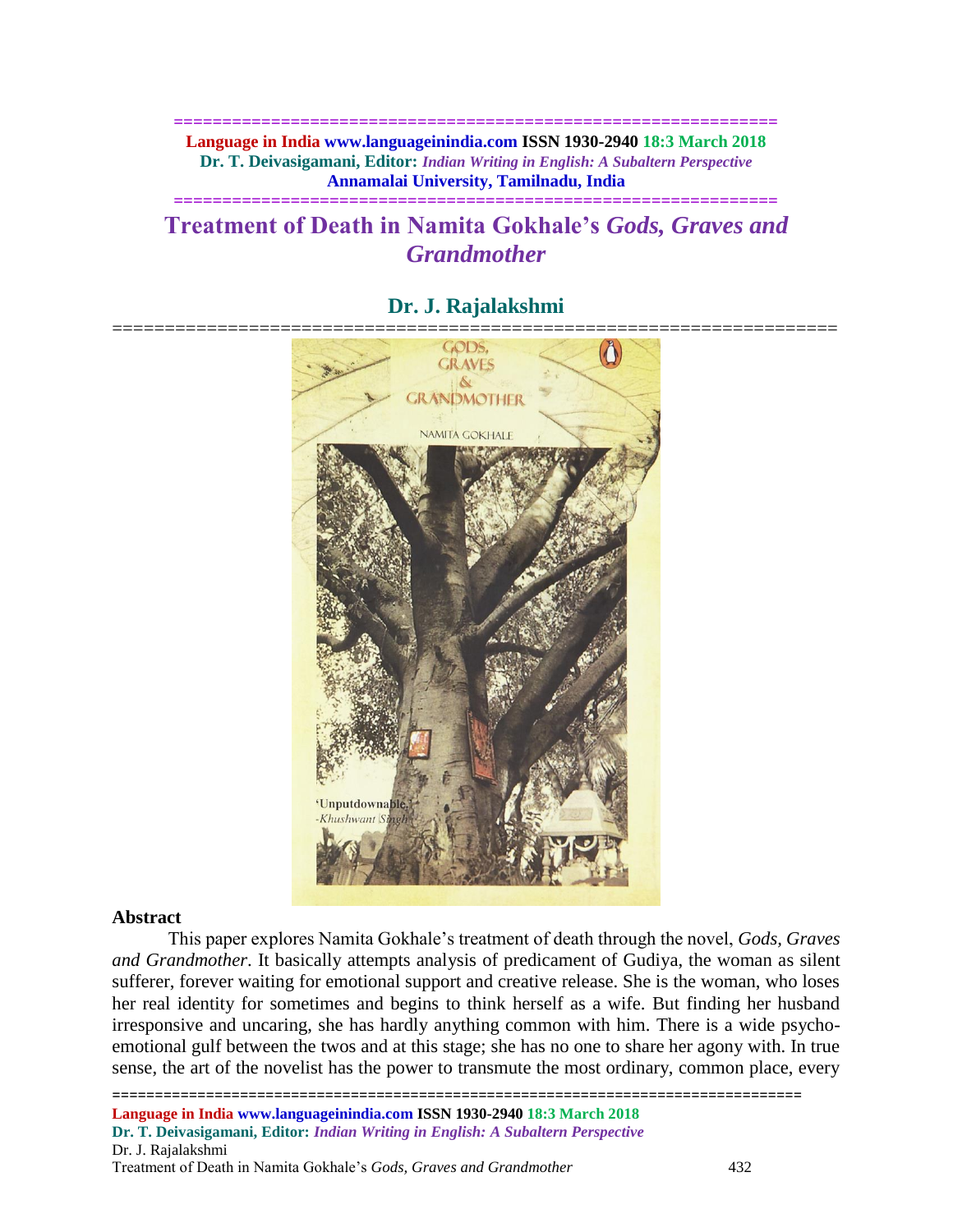day experience into everlasting expression of artistic form and value in this novel. She portrays the various shades of human nature with deftness, reigning true to life, making her readers loud her works. The compelling question that the paper raises is about the fate of women who find themselves almost destitute and helpless in the cruel hands of the callous world. It tries to give the picture of female characters cut out from the roots. They are not adjusting easily. It is the main reason of their being alienated.

**Keywords:** Namita Gokhale. *Gods, Graves and Grandmother,* Death, Alienation, Pain, Predicament, Fate of Women

#### **Namita Gokhale's Fiction**

The novels of Namita Gokhale are a harmonious blend of pain and relief, joy and misery, meeting and departure, attraction and repulsion, experience and innocence, comfort and rage. Gokhale conceives her characters from the present day society and one can freely see them in the roads of India. As she pens for the magazines too, she characterizes the people she encounters every day in different parts of the country. Like modern psychologists Gokhale examines different shades of conflicts that she notices in society. Characters acquired from various levels of society in her novels affirm the fact that she examines the overtones of their inspiration and problems. Her Bombay is explicitly the Bombay as she has viewed it with her own eyes. Her Kumaun region is also the Kumaun in which she has spent her childhood. She learns about the austere realities of the Ghats of Kashi and interprets them as they are. Genuineness of Gokhale's art remains undisputable like that of John Keats. She finds beauty with truth; she asserts her conviction in the generative power and the vision of the artist. With her knowledge and perception she discovers the truth about the people she portrays very lovingly. This is the secret of her success as an artist in Indian English literature.

### **Human Life from the Perspective of Women**

Gokhale has perceived human life in her fiction from the view of the woman. She has attempted to reconsider the feminine role in society. Gokhale portrays human passions such as fake pride, greed, vanity, anger jealousy, lustful attitude and perverted love in her novels. The art of story-telling of Gokhale, her acute perception of human nature and her intense portrayal of the landscape of Kumaun Hills and surrounding plains have acquired for her an enduring place in Indian English fiction. She will be remembered as an honest, gifted and genuine writer, who regards her characters, with sympathy and indulgence. It is this combination of sympathy and simplicity that accounts for her appeal to a broad range of readers. Gokhale enjoys an immortal and unique spot among the Indian English women novelists.

### **Apt Words to Recount**

The craftsmanship of Gokhale is magnificent. In imparting the ideas she employs apt words to recount. Sometimes she employs a sense of irony with biting humour, but whatever be the mood the motive is always subtle. She shines in clicking all the scenes from the panorama either of her own life or from observations made from actual life. She might have used her imaginative technique to cast the text according to the need of her novel. Her narrative style is both traditional and modern. According to the demand and theme of the story, she adopts first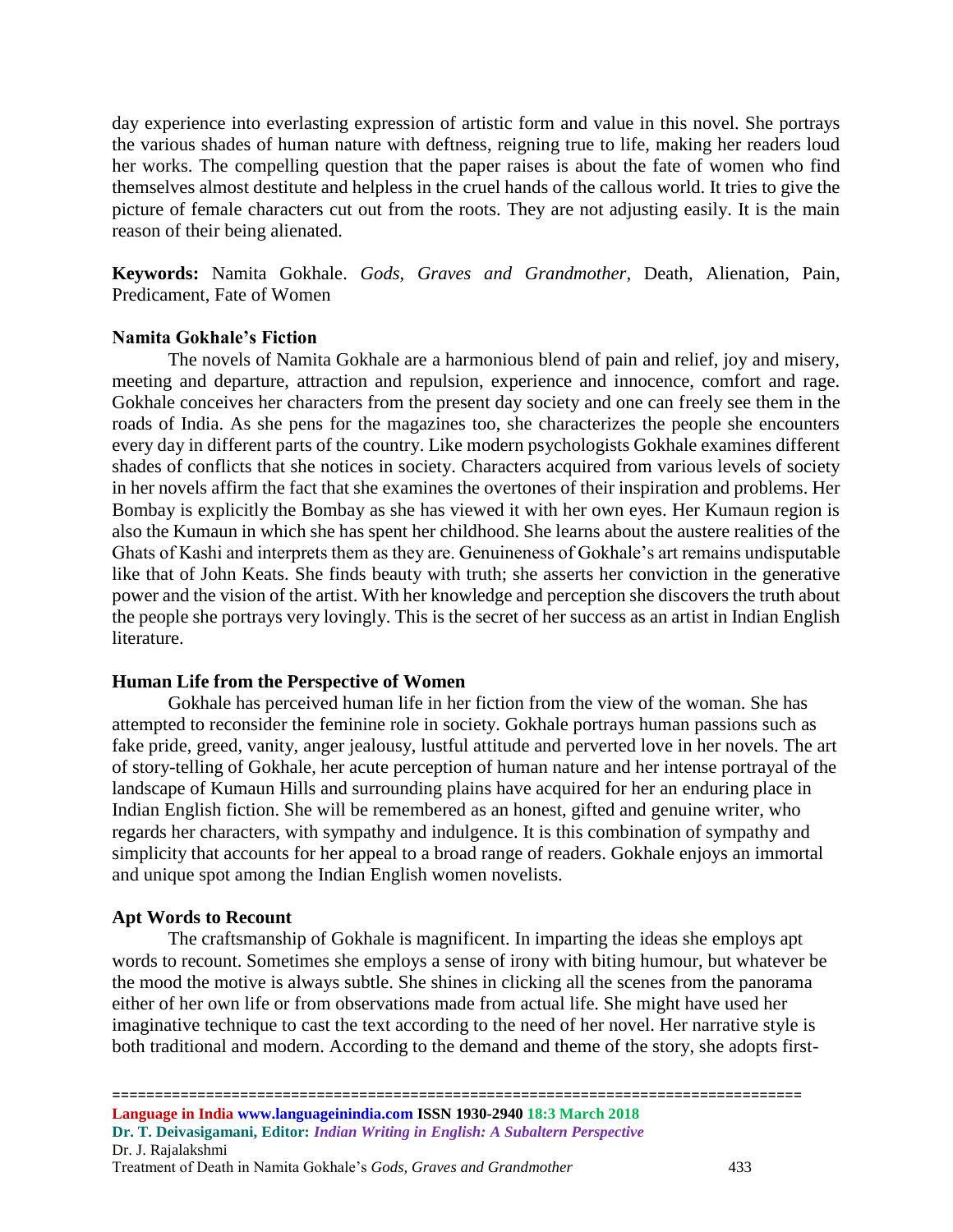person narration, second-person narration, and flashback. She tries to forge a close relationship with her readers and as a result most of her novels are in the first-person narration.

Gokhale is a woman of values. She is committed totally to her craft. Honesty is a trademark of her art she always believed in clarity and evocative power of description. She is a versatile personality whose motive is to entice the imagination of her readers by telling interesting incidents through her characters. She has splendidly depicted the life of aristocratic class as well as the pains of lower class. She has immortalized the Indian people by portraying them, their manners, their interests, their curiosities, their quirks, their philosophies, their dilemmas and their refinement in her fiction.



**Namita Gokhale Courtesy:<https://markmybook.com/author?author=Namita%20Gokhale>**

## *Gods, Graves and Grandmother*

Gokhale's second novel *Gods, Graves and Grandmother* (1994) is the tale of Guidya and her almost aged grandmother (Ammi), who, along with Guidya's mother, fled from their smalltown to the suburb of Delhi. It is of course, on account of, some scandal and disgrace they has to suffer in their original place. Ammi settled along a solitary roadside corner in the suburbs of Delhi and gradually became a famous Bhajan singer. Subsequently, temple is raised and numerous devotees permanently started to live and function as astrologer, beggar, merchants selling flowers and other pooja items around the temple there. After few years when the temple became a famous religious site, one-night Ammi is found dead. Gudiya and people concerned are dejected and disappointed. Her devotees however, gracefully buried her remains. Later on, Gudiya married with Kalki who later on, deserted Gudiya with her infant. Superstition, tradition, trade, intrigues and muscle power among the greedy devotees ruled the scene there after.

## **Illness and Death, Love and Passion**

The experience of illness and death, love and passion, has moulded Gokhale's novel. For the author, the act of writing signifies not only a therapeutic act, but also a general expression of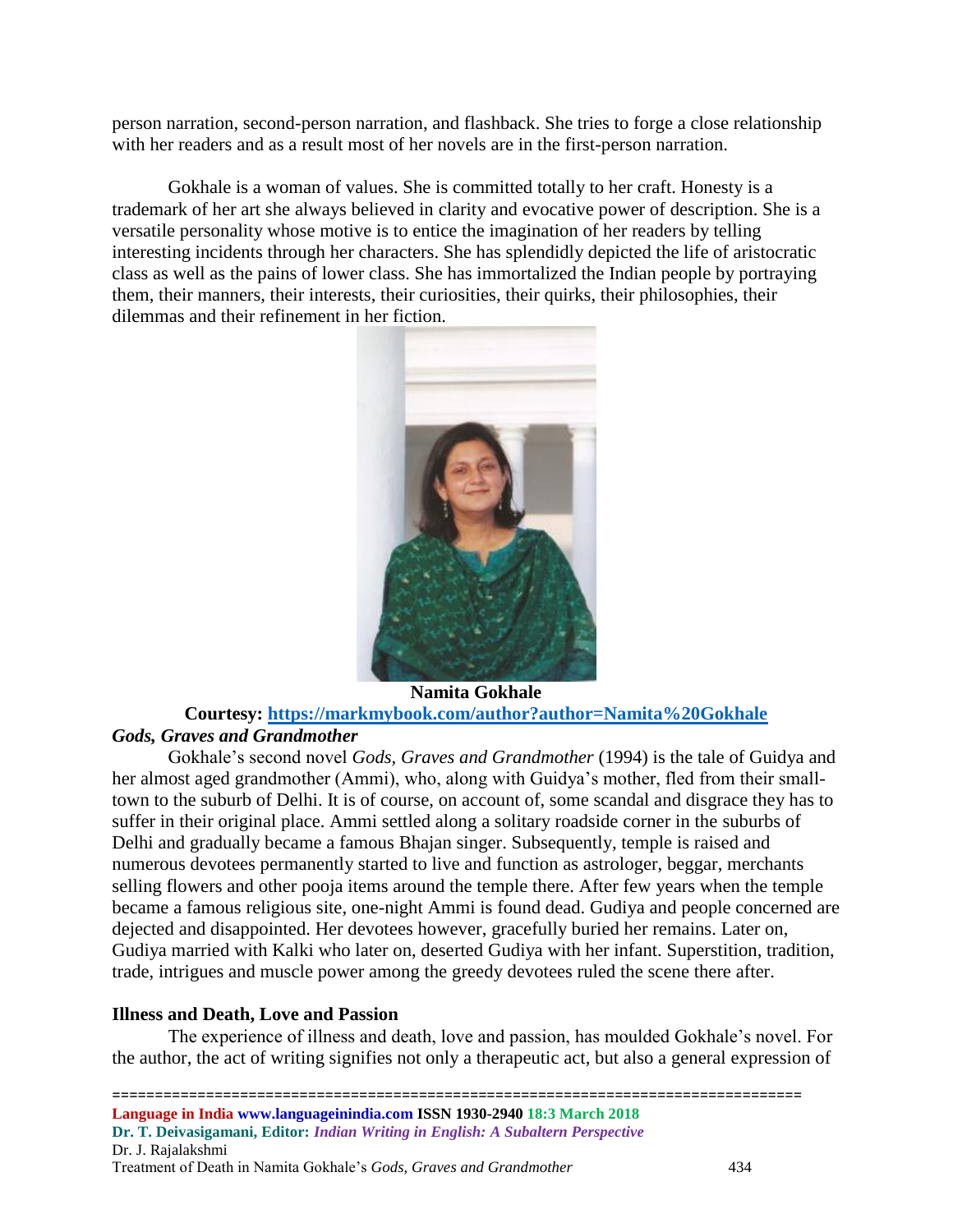experience in different spheres of life of various characters of her *Gods, Graves and Grandmother*. In the novel, Gokhale portrays the agonies and deaths of Magoo, Mamajee, Shumbhu, Ammi. Mrs. Roxanne, Lamba, and Sunder Phalwaan. Gudiya's grandmother lived in a kothi comprising one hundred and thirty rooms. Her mother, Mamaji lived in separate annexe with the kothi and a courtyard, a mango tree in it. Various Nawabs and Englishmen used to visit her to relax and enjoy the aristocratic shows of singing dancing and merrymaking in the evening there. Meanwhile her Mamaji and other persons committed suicide by hanging himself from a mango tree Gudiya narrated herself about it as under: "Then I remember the mango tree in the court yard, the one on which my Mamaji hung himself" (6). Gudiya adds:

> Then something very bad happened; nobody ever told me what. I know that my Mamaji died. He is found hanging from the mango tree in the shady courtyard with the raat-kirani and chameli bushes. Somebody else died too, someone my mother always referred to as "Him." In the long late mornings, when my mother and grandmother thought I am asleep, they discussed 'Him' in tragic whispers. "He" died, and the police got suspicious. (7)

This stopped the festivity at the kothi altogether and Gudiya's mother fell critically ill and visits of police investigating the deaths and the subsequent court case depleted the entire riches and the entire family shifted to old Delhi with the aid of Riyasuddin Rizvi. Shambhu the teavendor attracted towards Saboo's wife Magoo. Subsequently, after much infatuation between them Magoo's husband Saboo murdered his wife. His husband Saboo chased Shambhu and succeeds in murdering Shambhu. Magoo's husband left the blood-spattered axe behind and disappeared into the cool night, headed indeedt for the shack behind Shambhu's tea-stall where the liquor is brewed. After fortifying himself, he made for Shambhu's room and tapped softly on the door. Foolish Shambhu opened it. His visitor knocked him down and dragged him to the bushes behind the peepul tree. There he smashed a rock upon his head and killed him. Then he returned to the temple, breathing heavily.

#### **Malicious Romantic Activity**

Shambhu is killed on account of his malicious romantic activity with Saboo's wife Magoo. The terrific scene of murder of Shambhu made a deep psychological horror upon Gudiya. Saboo made Shambhu lie in the grave nearby. After burying Shambhu, murderer Saboo appeared before Ammi and asked to be forgiven for the grotesque crime, he committed and also pleads to absolve. So, as an admirer of *The Gita*, Gokhale refers to the theory of death as the body dies and soul remains immortal. On the occasion of Shambhu's Sharaddha, Ammi remarks that life is only a passage. Shambhu is not dead, as he exists in the mind of Phoolwati. However, all are strangers on earth. One has to leave this worldly life one day. In the novel *The Age of Reason,* Jeal Paul Sartre gives the theory of existentialism and Gokhale has the same in her psyche. Indeed, Shambhu is dead even while he is alive, as he did not bother for Phoolwati at all.

#### **Service to the Handicapped**

Later, Gudiya also joins St. Jude's Academy meant for the socially handicapped on Good Friday, when Gudiya is planned to leave for Simla with her school-mates. Ammi Gudiya's dearest guardian is found dead on her bed. Her death too appears not a natural one, as is clear in Gudiya's narration.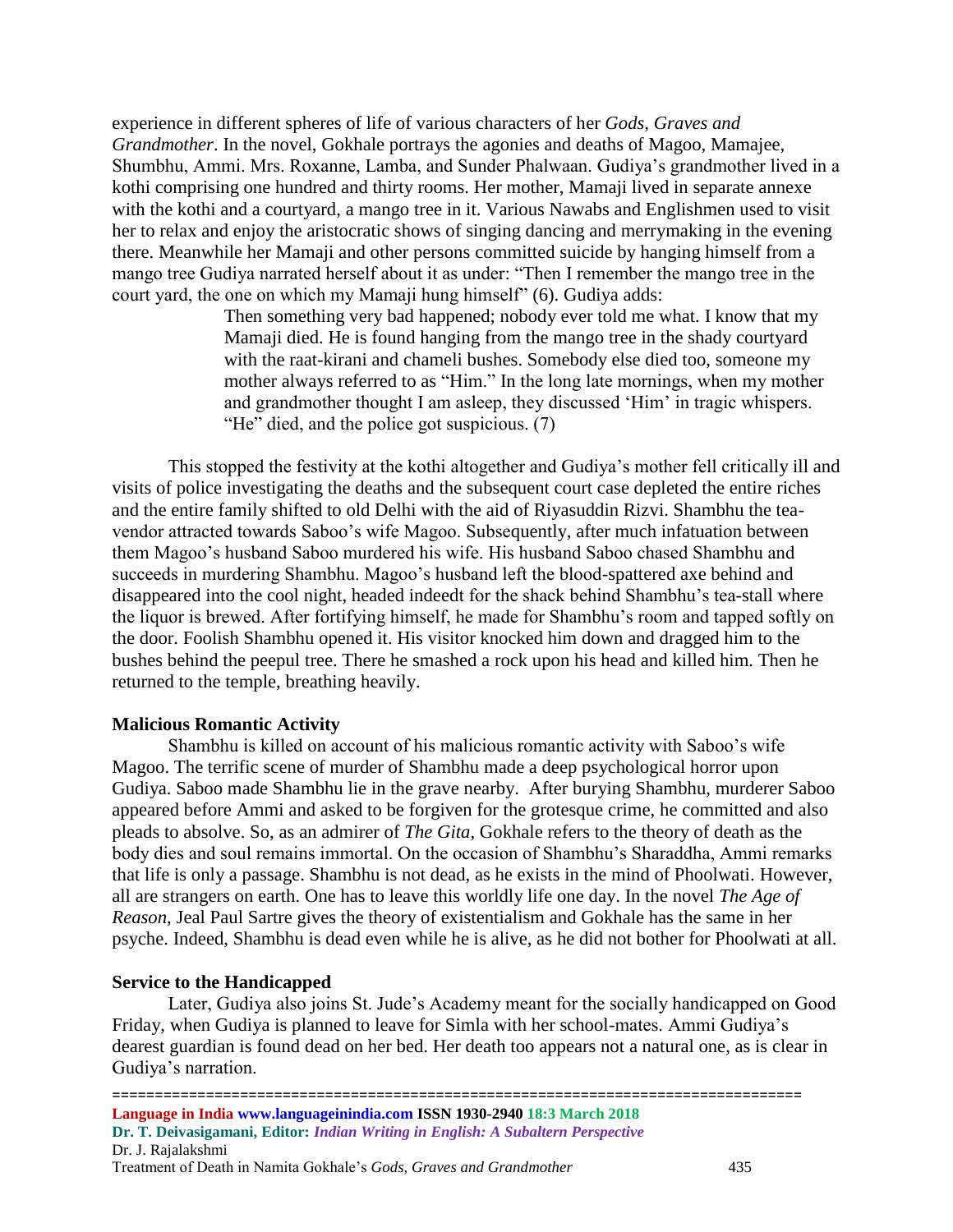#### **Gudiya**

Apart from the anguish and frustration Gudiya suffered because of Ammi's sudden death, she has also decided to quit her studies. Pandit Kailash Shastri compares Mataji with Goddess Durga. Phoolwati, Pandit Kailash Shastri, Lila, immediately, resolve to confine further activities around the corpse by closing the door of room for themselves for about an hour. After they reemerged, the posture of the dead-body stood changed altogether. Now the dead-body of grandmother no longer lay on the trundle but propped up and seated on the ground with one hand raised as if warding off any attack. Ammi's granddaughter, Gudiya, who lived with her to the last, could not understand the changes made. As Gudiya has admitted in the following lines:

> I knew very little of the rituals surrounding death. Perhaps all dead people were made to sit upright after death; perhaps it is a part of the decorum. The public, who were by now thronging the temple precincts, were informed that my grandmother had not died, which is something mere mortals did. She had attained maha-samadhi, by voluntarily relinquishing her consciousness to the larger universe. (74)

Guidya further adds:

Ammi's body is propped up, surrounded by lamps and camphor and incense. Their eyes seemed to be asking some questions, begging some hope, from grandmother's lopsided figure and raised arm. (76)

#### **A Super Spiritual Person**

As Ammi is considered as supreme presiding mother of the temple and it is claimed that she has not died but she has attained maha-samadhi by voluntarily srrendering her consciousness to the larger universe, termed as mahasamadhi.

Only mortals die but Ammi is shown as a super spiritual person who can relinquish consciousness of this world and pass on to larger universe. Hindu religion has a vast treasure of literature right from Vedas, Upanishad, Puranas and hundreds of other holy books like Ramayana and Mahabharta.

On Pandit Kailash Shastri's instruction Ammi's last rites continue. The ceremonies continued. Pandit Kailash Shastri filled up the hole with salt until it reached grandmother's neck, pressing it down until the head is immoveable. Lila also addressed devotees about the blessings from cosmic powers where the departed saint Ammi has gone. Ammi has also described from heaven to her about the congenial atmosphere prevailing for its dwellers there.

#### **Roxanne Lamba**

Meanwhile Mrs. Roxanne Lamba who has a very generous and benevolent attitude towards Gudiya falls critically ill with choked throat despite frantic assistance, offered by her husband, Mr. Lamba, and her nephew, Cyrus. But, death had its toll. Gudiya rightly states:

> Death is no stranger to me. I had seen my Mamaji dangling from the mango tree in the courtyard and one-eyed Shambhu sprawled under the peepul tree. And then my grandmother, seated in her grotesque and unnatural Samadhi. Now Roxanne